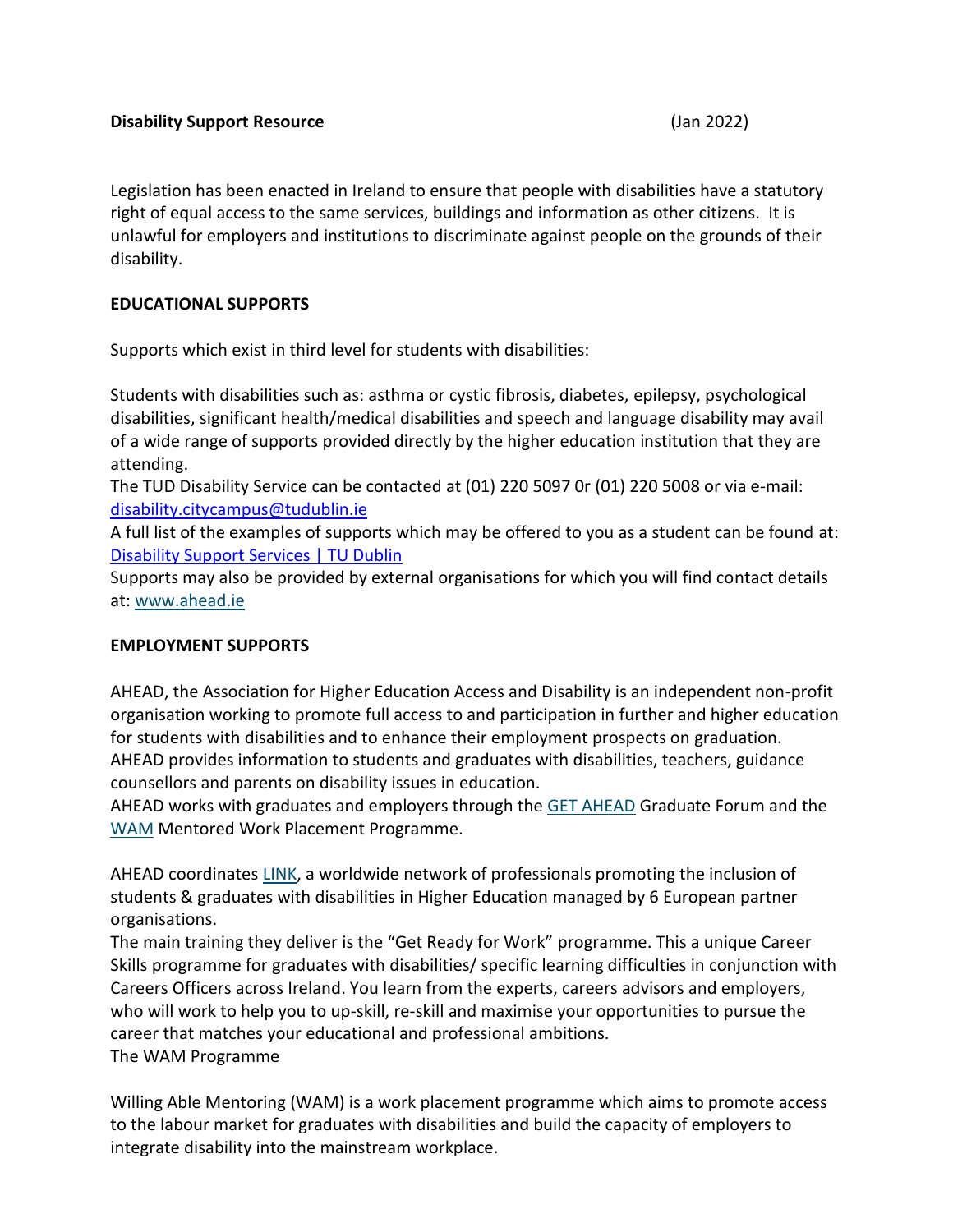Participating employers (WAM Leaders) collaborate with WAM to offer mentored, paid work placements for graduates with disabilities. This partnership brings graduates with disabilities and WAM's network of employers together so that both can benefit from each other - ensuring genuine learning opportunities for all.

WAM is unique in that it seeks to engage and support employers in order to simultaneously develop the potential of employers and graduates with disabilities

To date, the AHEAD WAM Programme has provided over 250 placements for graduates with disabilities and worked with the following dynamic network of employers:

Abbott Ireland; Bank of Ireland; Citi; ESB; IBM International Ltd.; Irish Life & Permanent; Microsoft; O2; Public Jobs.ie Dell, Arthur Cox, Deloitte, Enterprise Rent a Car, Covidien, Savills, National Treasury Management Agency.

Further information on WAM can be found at;<http://www.ahead.ie/wam> MARKETING YOURSELF EFFECTIVELY TO EMPLOYERS

# **Targeting employers:**

Many employers are determined to develop diverse work forces, which include people with disabilities. Their commitment can be shown in a number of ways, and these can help you to decide how disability-friendly an organisation is.

Research the following, when considering which employers to target:

Does the company recruitment literature include a policy statement on equal opportunity for people with disabilities?

Is the organisation an employer which is Positive to Disability? (This will usually be stated on their website and company information).

Do not limit your applications to those that publicise their commitment to employing people with disabilities, apply to every employer you choose. The Ability Awards:

The Ability Awards are a business awards programme that promotes, recognises and continuously improves Best Practices within businesses ensuring the inclusion of people with disabilities as employees, customers and members of the community. The Ability Awards programme examine all aspects of employment and customer service recognising best practice and progressive attitudes in businesses that see disability and diversity as a corporate asset and key to success.

For full details of this programme visit; [http://www.kanchi.org/what-we-do/ability](http://www.kanchi.org/what-we-do/ability-international/)[international/](http://www.kanchi.org/what-we-do/ability-international/)

# **Marketing yourself effectively:**

To combat any possible unfair discrimination by an employer, it is important that you "market" yourself effectively. Generally, the first contact an employer will have from you is a CV or application form. Remember, whatever you write will influence how you are perceived by the reader. It is hard for an employer to reject your CV/application if you have been able to match your skills and experiences with those an employer is looking for.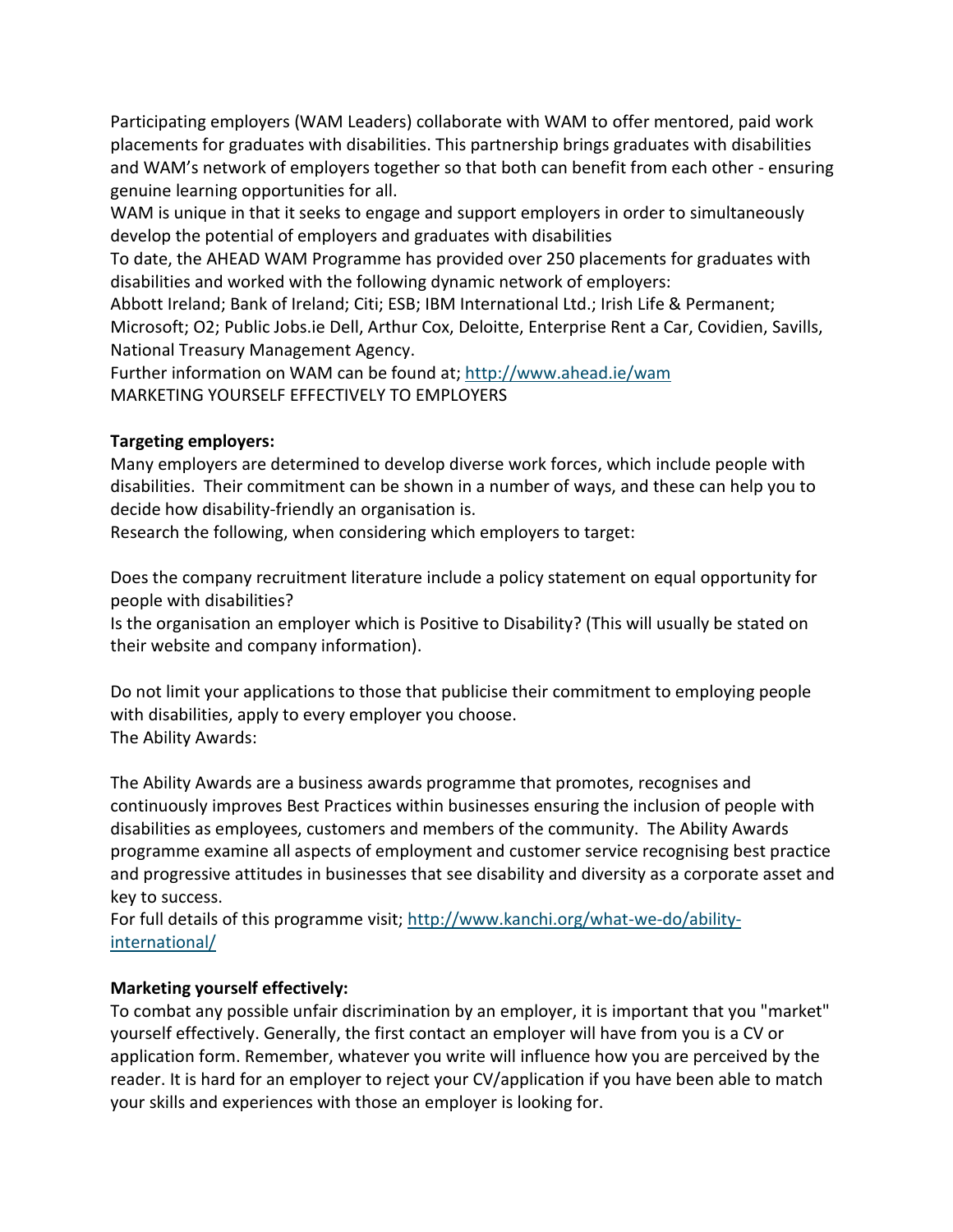## **DISCLOSURE**

The majority of students with a disability worry about whether they should disclose their disability or health problem. It is also difficult to know when and how information could be given. The decision is a personal one and the following factors may come into play for you: You may not want to disclose your health or disability, as you may be concerned about being rejected automatically.

You may feel that your health or disability does not actually affect your ability to do the job that your have applied for.

You may feel that employer will not view you objectively.

You may simply desire privacy.

Suggested reasons for disclosure:

Many employers are committed to employing disabled people. Look up their "equal opportunities" policy.

You may be asked to complete a medical form and if so, you must do so truthfully. There may be a health and safety implication, or the need for work-place adaptations.

## **How to disclose:**

It is important to think about all the skills that you can offer an employer. Living with your health problem or disability may in fact have given you transferable skills that an employer is looking for.

There are several occasions where it may be appropriate to disclose your health or disability:

## **Covering Letter**

You could mention your health or disability in the letter accompanying your CV. It should be done in a positive manner and could highlight any achievements e.g. successful past employment or voluntary work.

## **Application**

There may be a section on the form that asks about any serious health conditions or disabilities. You may also want to mention your disability when giving an answer to a question e.g. it is much more of an achievement to get a degree in three years if you have ME than if you don't.

#### **Pre-Interview**

If you are invited for an interview and need practical support, you could get in contact with the employer in advance.

#### **Interview**

It may be that you will not be able to conceal your disability at an interview. Be relaxed and always present yourself in a positive manner.

You can view The Ahead Guide to Disclosure here; [A guide to Disclosure 2013.pdf \(ahead.ie\)](https://www.ahead.ie/userfiles/files/shop/free/A%20guide%20to%20Disclosure%202013.pdf)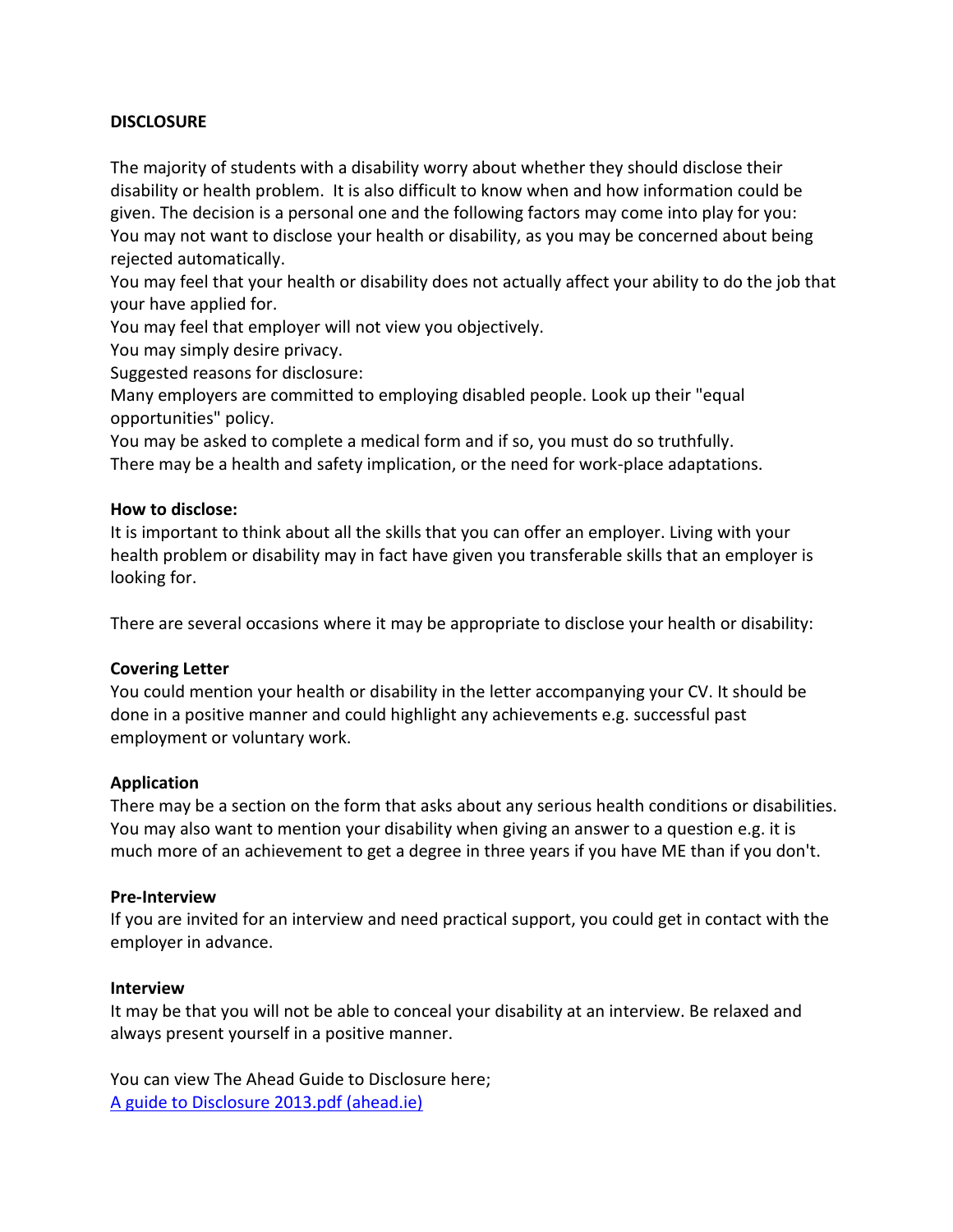# **TOP TIPS**

Be very positive about skills and abilities.

Develop affirmations which empower you to overcome doubts and any lack of confidence in your ability to land the job and do it well.

Provide factual information that is related to your ability to do the job but that does not use complicated medical terminology. Remember that *you* know what your health problem or disability means and how it affects you or might affect your ability to do the job; others may not.

Be prepared for the interviewer to ask you questions about your disability. Try to anticipate any concerns they may have and develop responses to them.

Be prepared to make suggestions about what adjustments you would need for you to carry out the duties of the job effectively. (Remember that the government provides support for such adjustments).

Give positive examples of how you have met challenges in the past.

Demonstrate that your disability has neither limited your ability to achieve your life's goals generally nor limited your study or work performance specifically.

Bring any relevant literature about funding or sources of information an employer may wish to follow up on.

Don't let your health or disability become the focus of the interview.

Always assume that an employer will view you in a positive light – if you think otherwise it will affect your performance and reduce your chances of getting the job.

Examples of positive disclosure

The following are examples from covering letters, application forms, and CVs that you may find useful when considering your own approach to disclosing your own health problem or disability:

Interests: I am an active member of the Students Union in college. I enjoy swimming (in 2006 I competed for Ireland) and challenging outdoor pursuits. In 2008 I raised €5450 for two charities by completing 32 river swims in 32 days.

General Skills: I am computer literate, having used Microsoft Work, Excel, Access, PowerPoint, and CAD packages and have a good typing speed. I also have an in-depth knowledge of statistics as my degree had a very strong research base. I have a full Irish driving licence and my own car. I have found that skills I have acquired for preparation and forward planning in order to manage my dyslexia significantly improve my ability to manage all aspects of my work. Despite my dyslexia, I am a good communicator, both verbally and in writing as I take time to consider and structure what I wish to say before doing so.

Other Information: (Disability) I am a wheelchair user. I am athletic and independent and would not require any personal assistance in order to carry out the requirements of this position should I be appointed. Should you have concerns about being able to employ a person with a disability then information about financial assistance and expert advice can be provided by [Department of Business, Enterprise & Innovation.](https://dbei.gov.ie/en/What-We-Do/Workplace-and-Skills/Employment-of-people-with-disabilities/) Alternatively I am happy to answer any questions about this at interview.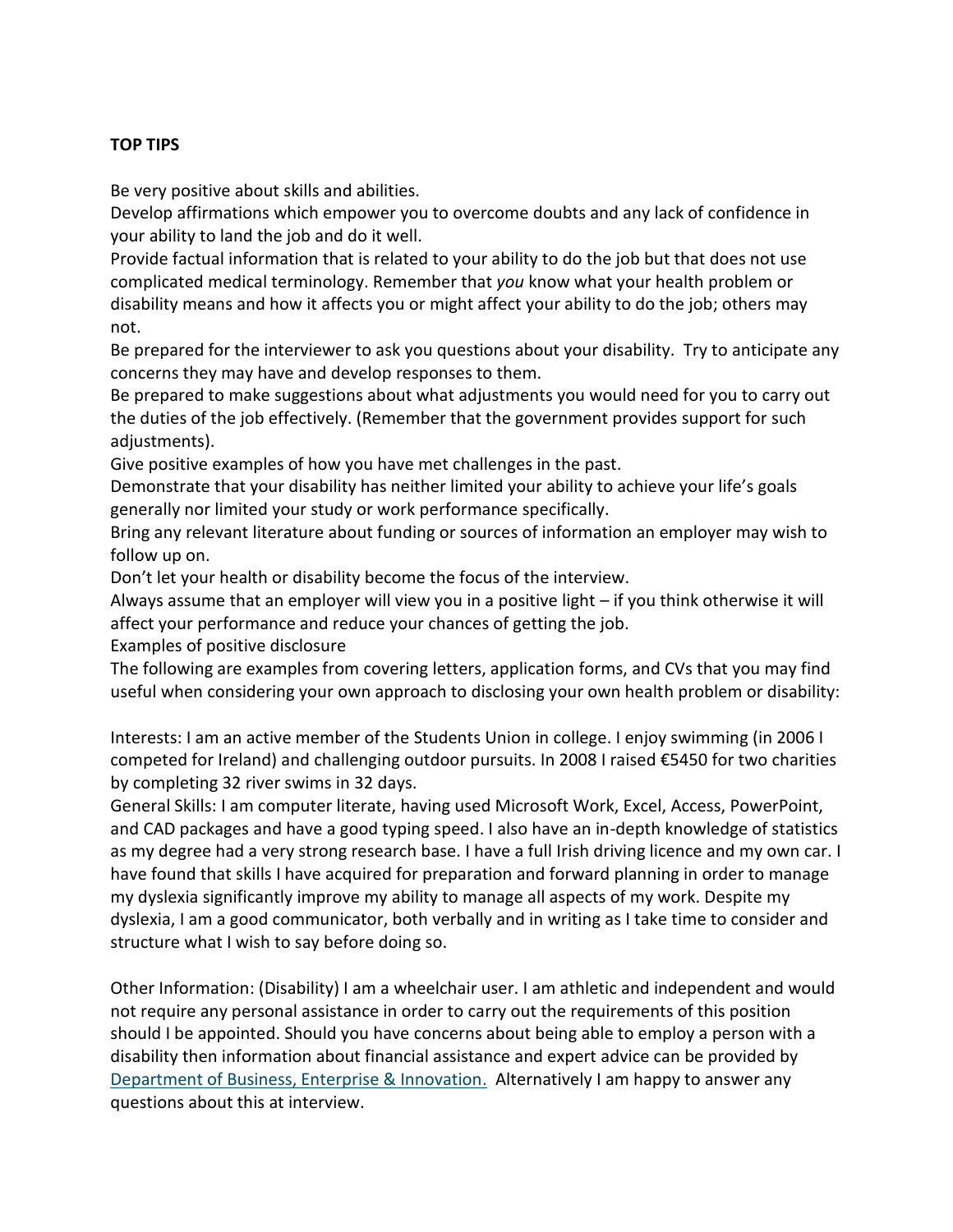## **More examples:**

You will notice from my CV that it has taken me six years to complete a three-year course. This is due to the fact that I was involved in a road traffic accident, which necessitated me taking 2 years to recover and starting the course afresh. I feel this demonstrated my determination and resilience, especially when confronted with difficult problems and situations.

I was diagnosed as having MS whilst at University and although this meant I had to attend hospital appointments to help me to manage my condition, I successfully completed my assignments ahead of time. As a consequence of this, I have learned how to overcome difficulties, understand the benefits of keeping people informed of my condition and being effective at time management.

In addition, my enthusiasm and determination can be demonstrated by voluntary work. Having diabetes and still achieving high academic grades, working part-time through my studies and raising large amounts of money for charity, shows that I am extremely capable of meeting targets and managing my work effectively.

## **USEFUL LINKS AND RESOURCES**

# **General links:**

AHEAD - Irish Association for Higher Education Access and Disability - <http://www.ahead.ie/>. Irish Higher Education and Government information resource on DARE (Disability Access Route to Education) & HEAR (Higher Education Access Route)<http://www.accesscollege.ie/> . HEA –Higher Education Authority - resource for students with disabilities [http://tinyurl.com/p9d35vq.](http://tinyurl.com/p9d35vq)

HEAG - Higher Education Accessibility Guide to disability support services in Higher Education Institutions across Europe [https://www.european-agency.org/agency-projects/heag%20.](https://www.european-agency.org/agency-projects/heag)

QUEST FOR LEARNING resource featuring study skills and employability skills information. <http://www.questforlearning.org/> .

STUDY ABROAD WITHOUT LIMITS resource for European students (with a disability) who want to study abroad in the countries involved in this website; Austria, Belgium (Flanders), Ireland, The Netherlands and Sweden.

<http://www.thelinknetwork.eu/index.php/component/content/article/9-no-menu-articles/19>.

DFI - Disability Federation of Ireland website for the voluntary disability sector supporting organisations to enable people with disabilities. <http://www.disability-federation.ie/> .

Irish Human Rights and Equality Commission <http://www.ihrec.ie/>

STUDENT FINANCE resource covering every aspect of student funding. <http://www.studentfinance.ie/mp7575/fund-for-students-with-disabilities/index.html> .